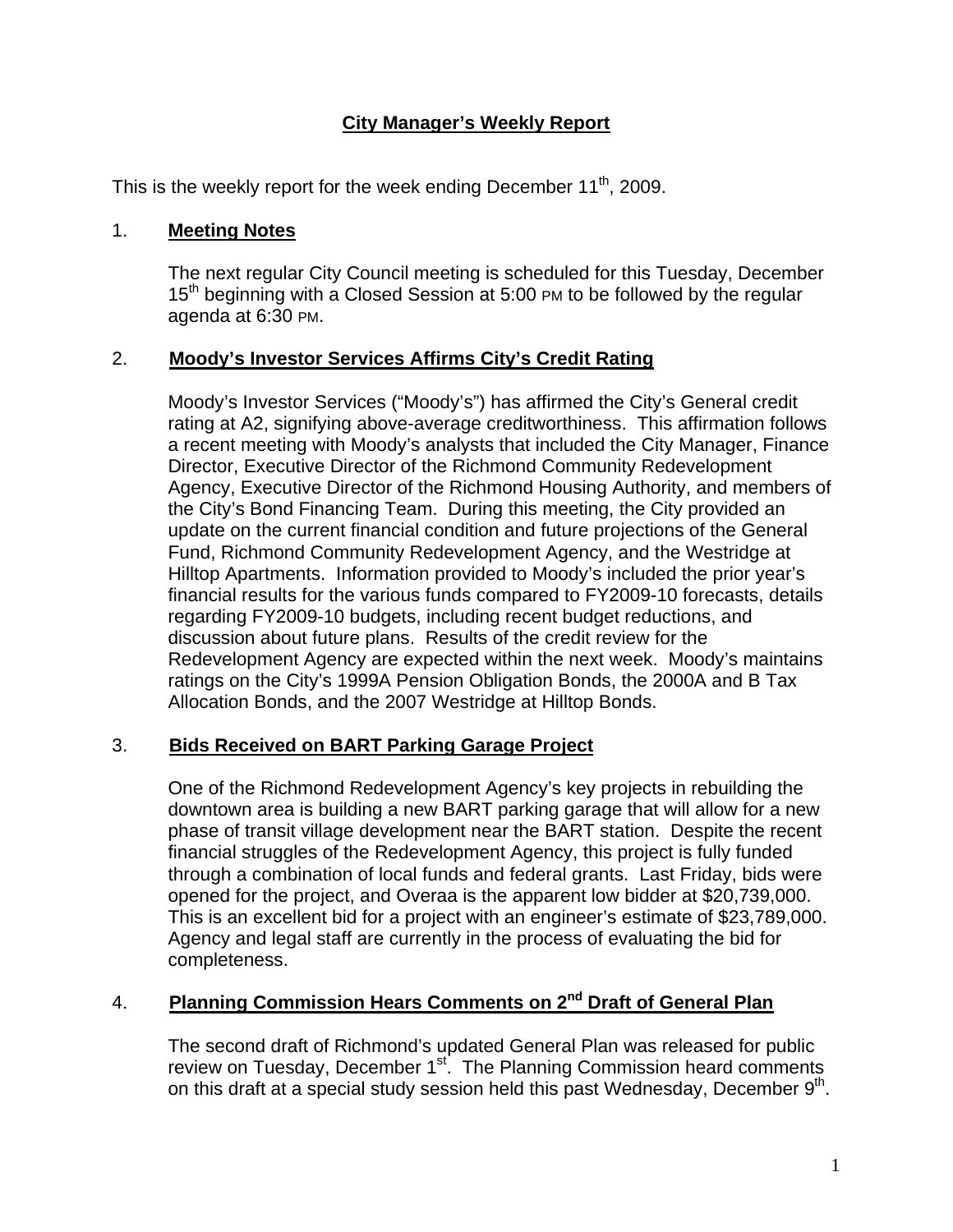In addition to Commission input, 30 speakers shared their observations about the revised version of the Plan.

Based upon Commission and public comments received during earlier hearings, staff modified wording in the plan to address issues raised by representatives of the Council of Industries, Virtual Development, and Citizens for East Shore Parks (CESP). As you may know, CESP had previously expressed concerns about perceived threats to the Pt. Isabel Dog Park that would result from conversion of this area from light industrial to commercial. The revised draft retains the existing land use designation.

During Thursday night's study session, some community members expressed their appreciation for modifications that have been included in the revised draft, while others expressed concerns about the elimination of language that committed the City to develop numerous supplemental plans and programs that were included in the earlier draft.

Staff explained that many of the programs that were initially proposed are managed by regional or state agencies, or require consideration and approval outside of a General Plan. Staff intends to retain this information as a "menu of optional plans, policies and programs" and it will be made available as a supplement to the plan for reference and consideration by the City Council, Boards, and Commissions.

This  $2^{nd}$  draft of the General Plan will be transmitted to the City Council during Tuesday's meeting.

## 5. **Geographic Information System (GIS) Assistance in Tracking Foreclosure Activity**

The Information Technology Department's GIS staff recently developed and produced a map, in collaboration with Housing & Community Development staff, to help track foreclosure activity in the City. The map features parcel level detail, as well as block level address ranges, with zip code boundaries serving as a backdrop. It will be employed in a "push-pin" mode to enable daily updating and rapid visualization of foreclosure locations. This real-time picture of the housing market will help identify buying opportunities for the Housing Division, especially where available properties are located in proximity to schools or parks, as the neighborhood stabilization program continues to roll forward.

## 6. **Meeting with Senator Boxer's Staff Regarding CyberTran**

You undoubtedly recall the interesting presentation that the City Council received from CyberTran, which is the passenger programmable, ultra-light rail system company that is interested in pursuing a project in Richmond and is partnering with the City on a federal transportation stimulus grant. This past week, City staff members, Councilmember Ritterman, and representatives of CyberTran met with